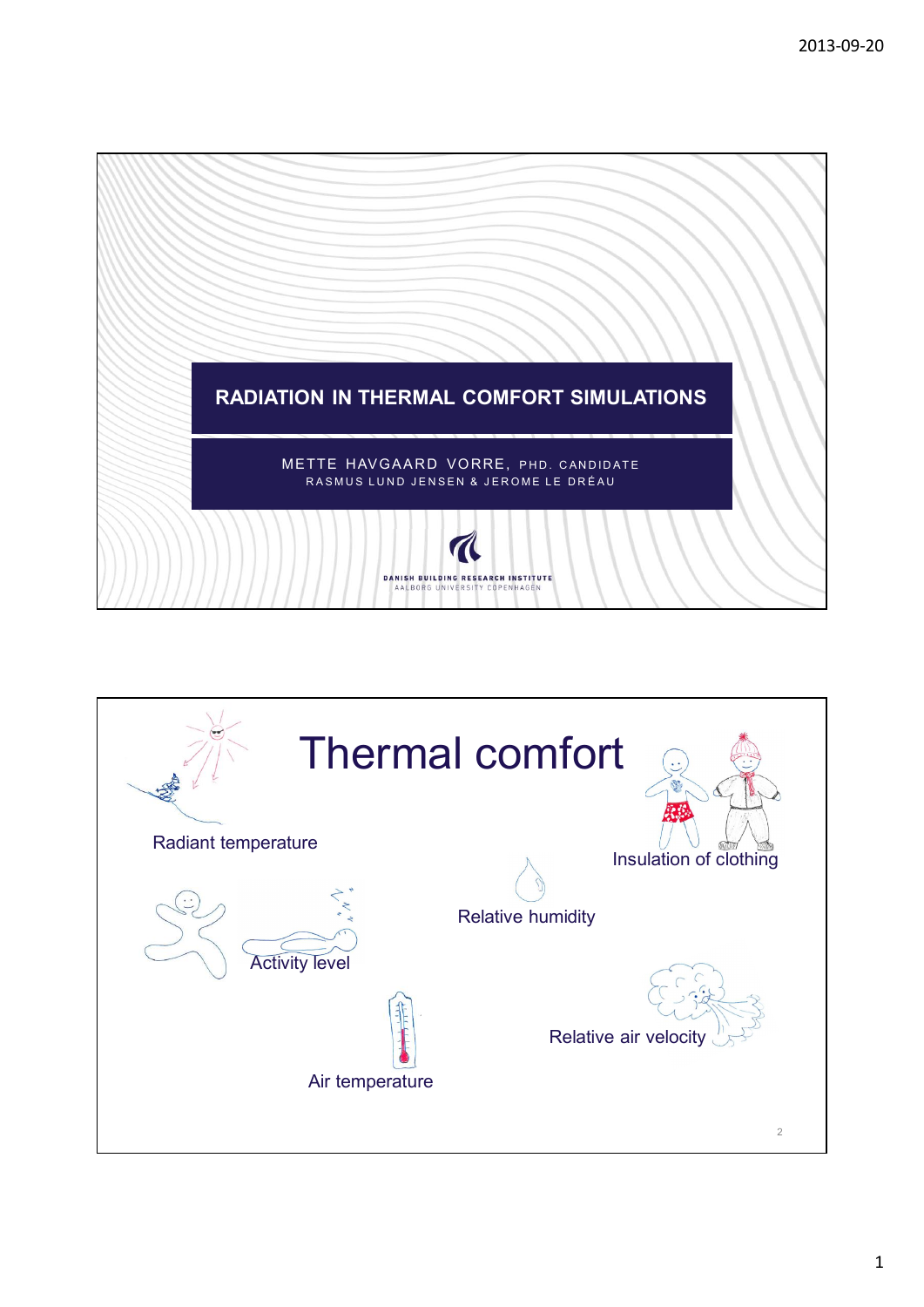

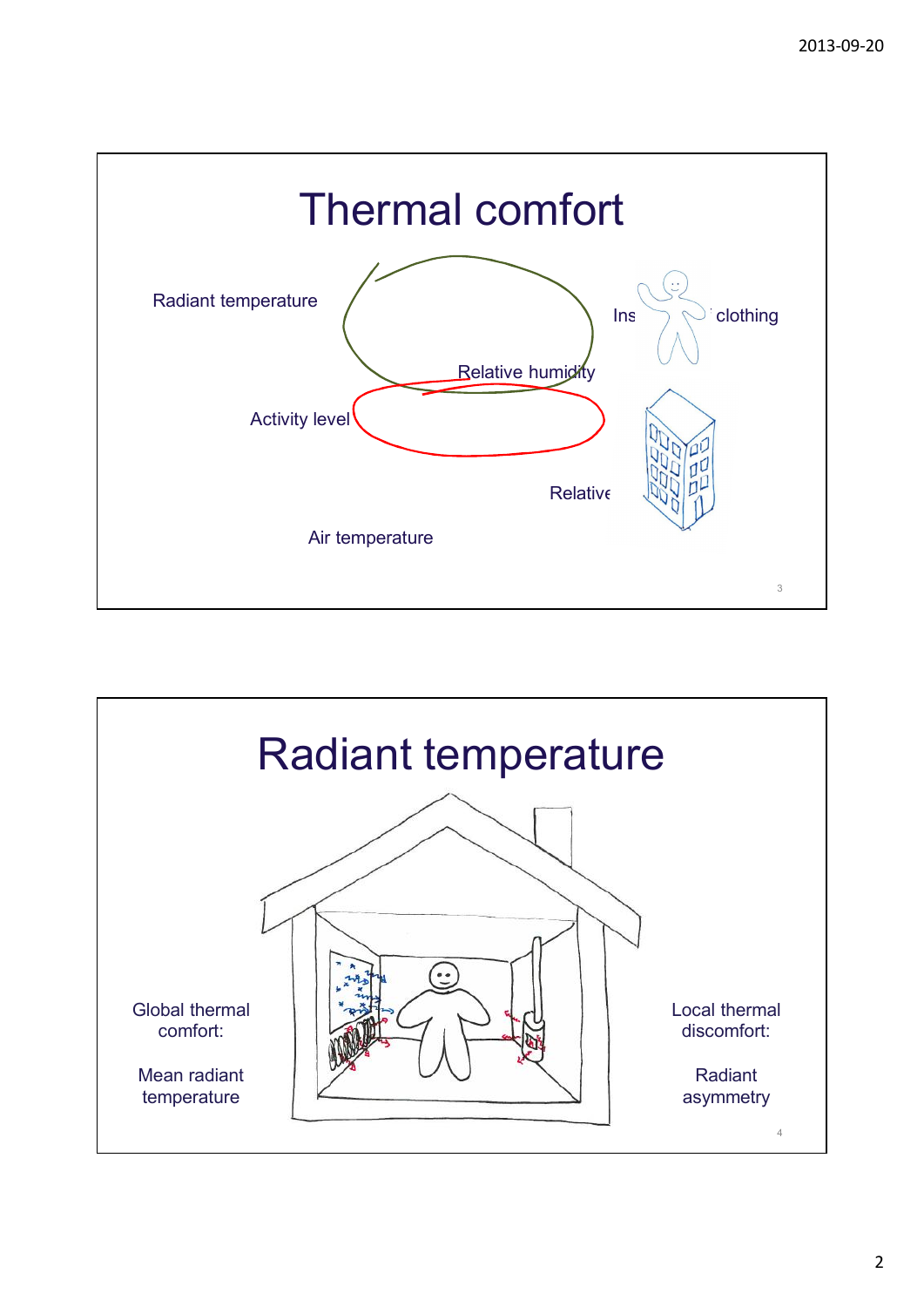

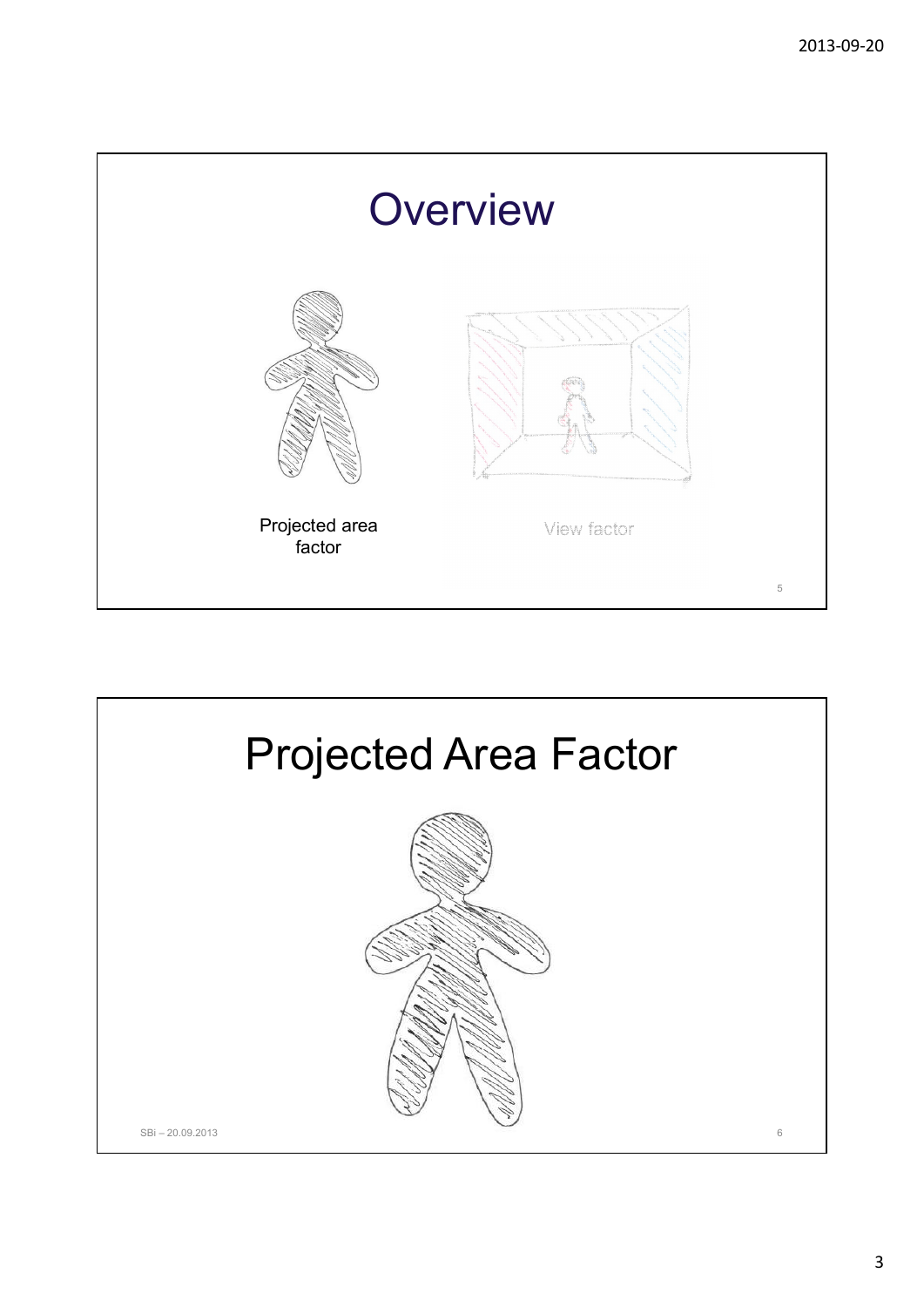

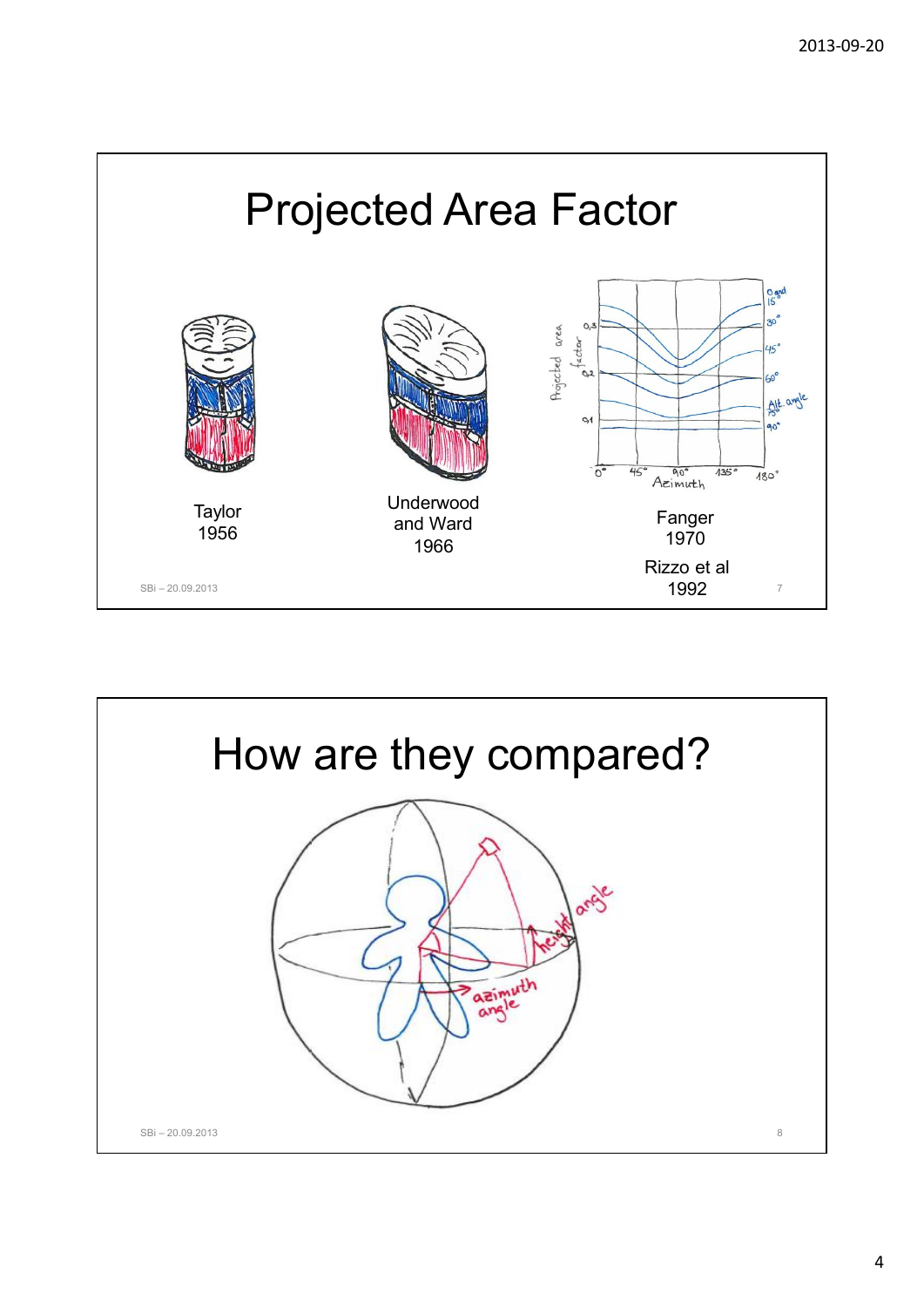

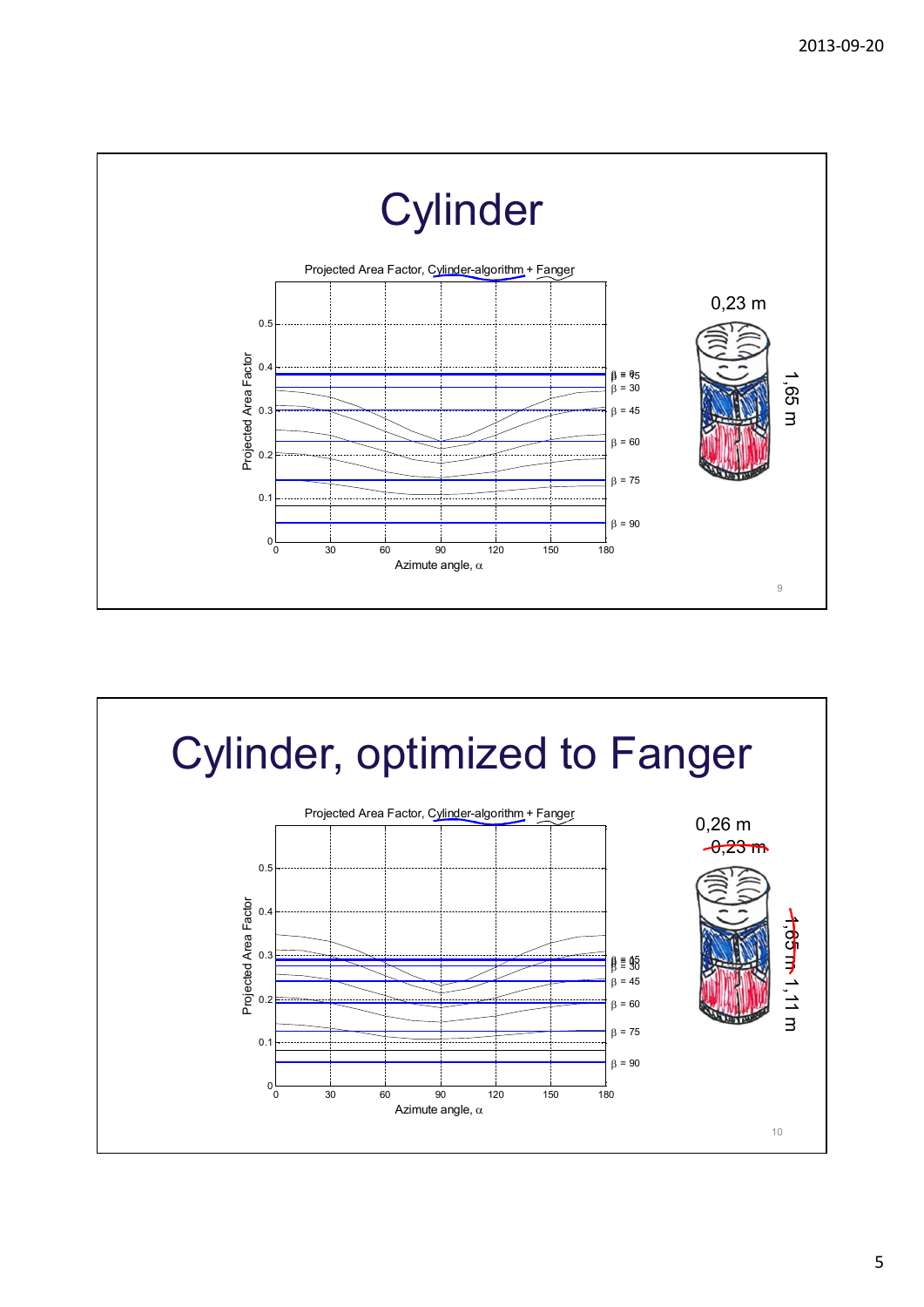

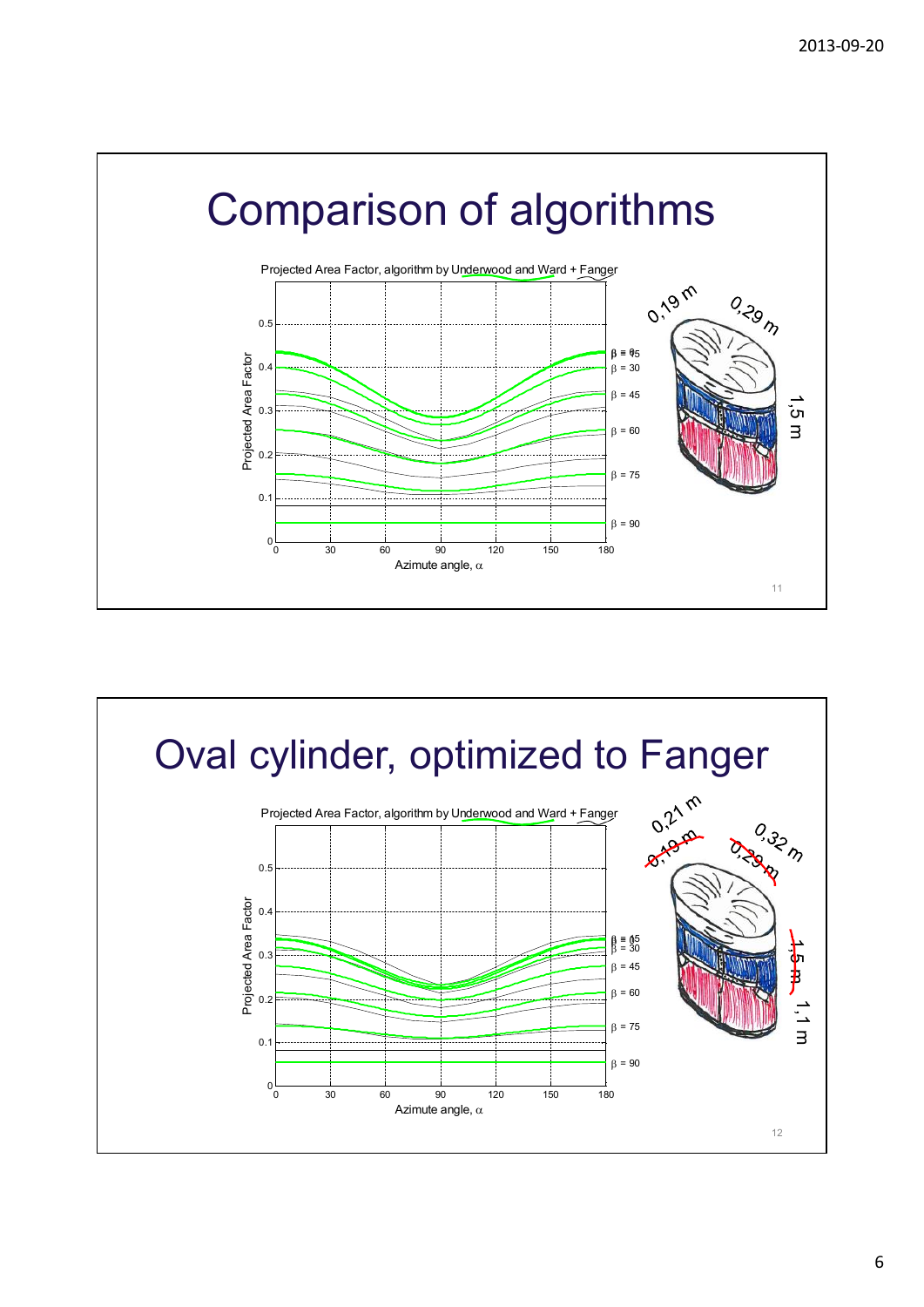

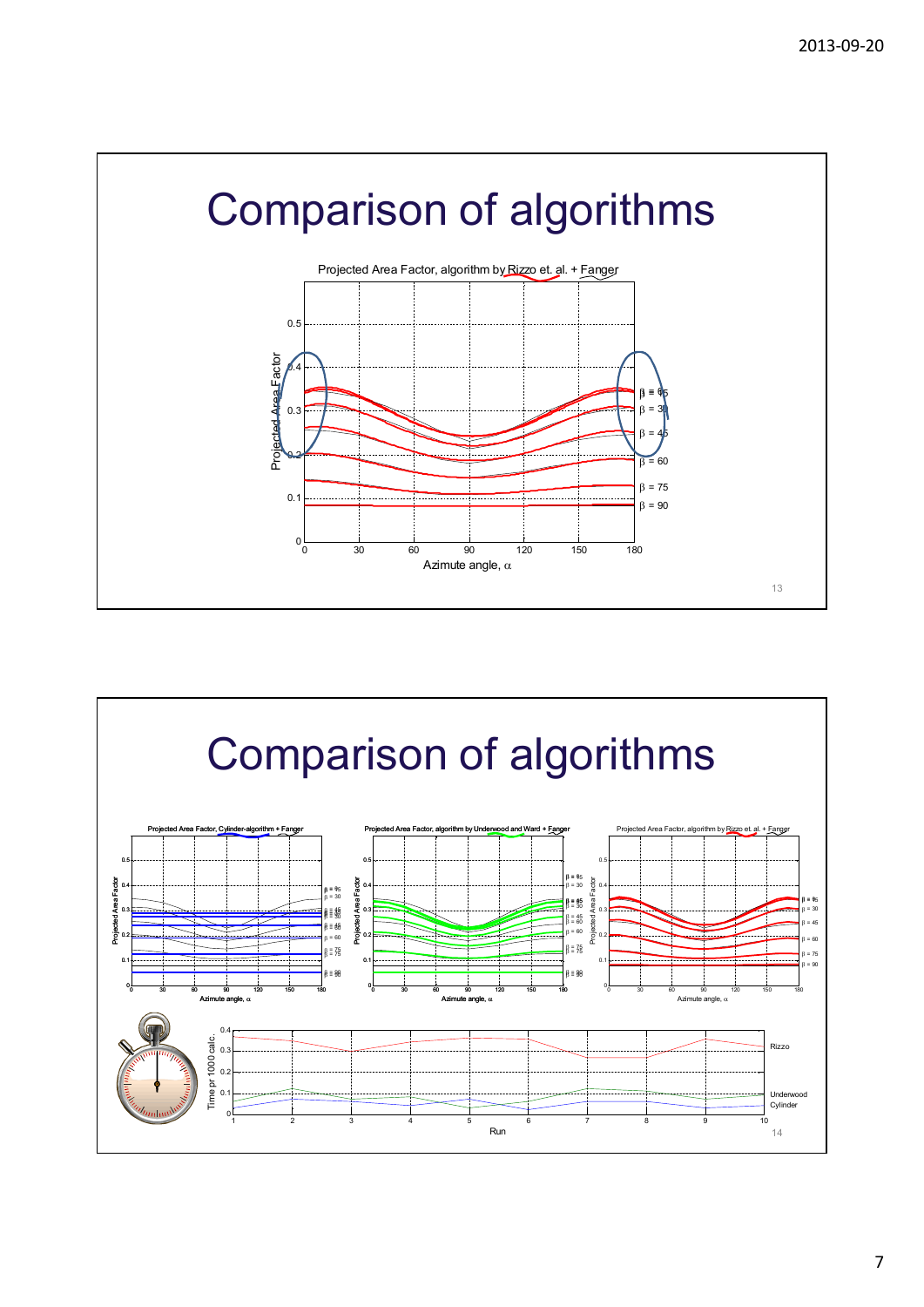

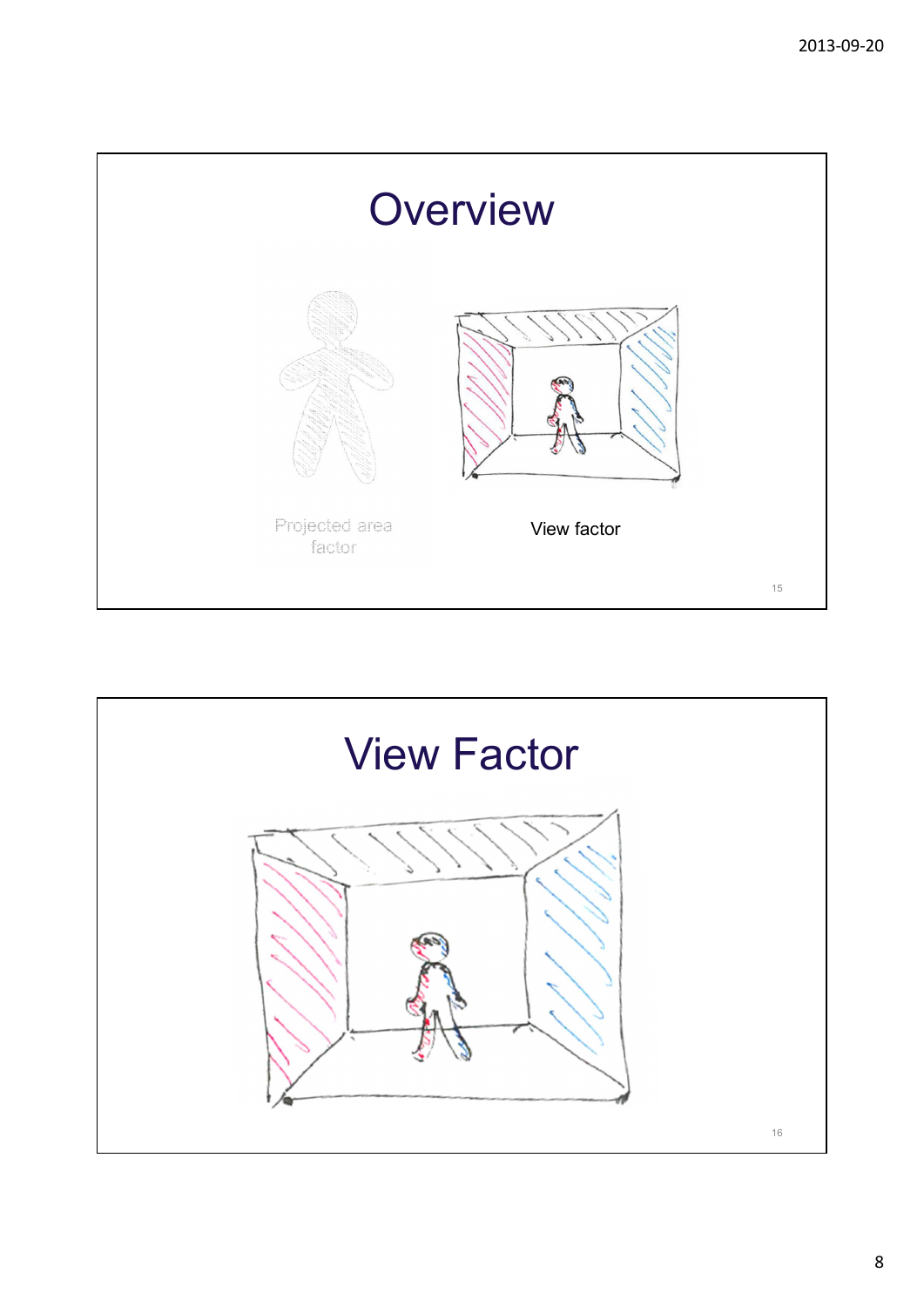

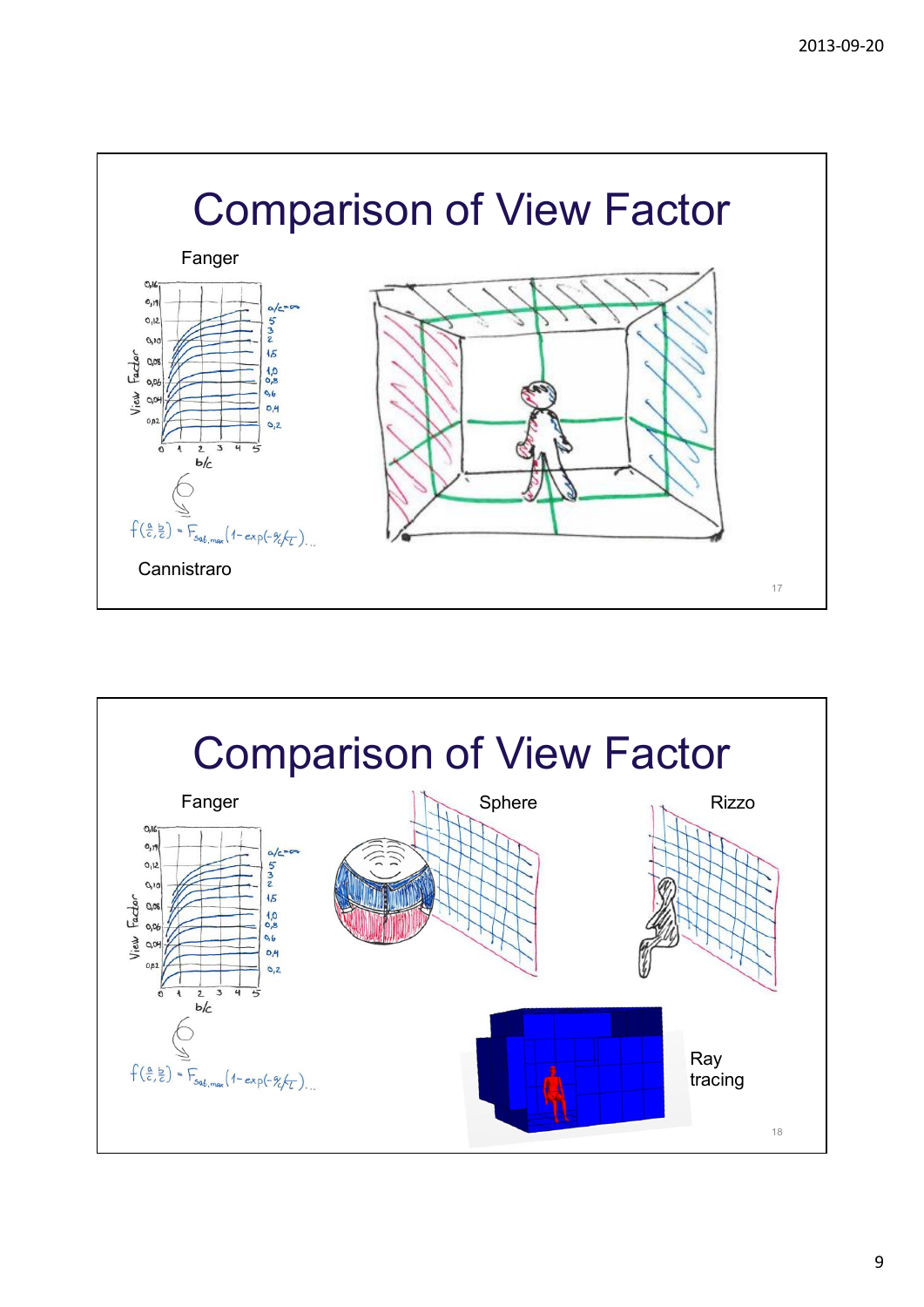

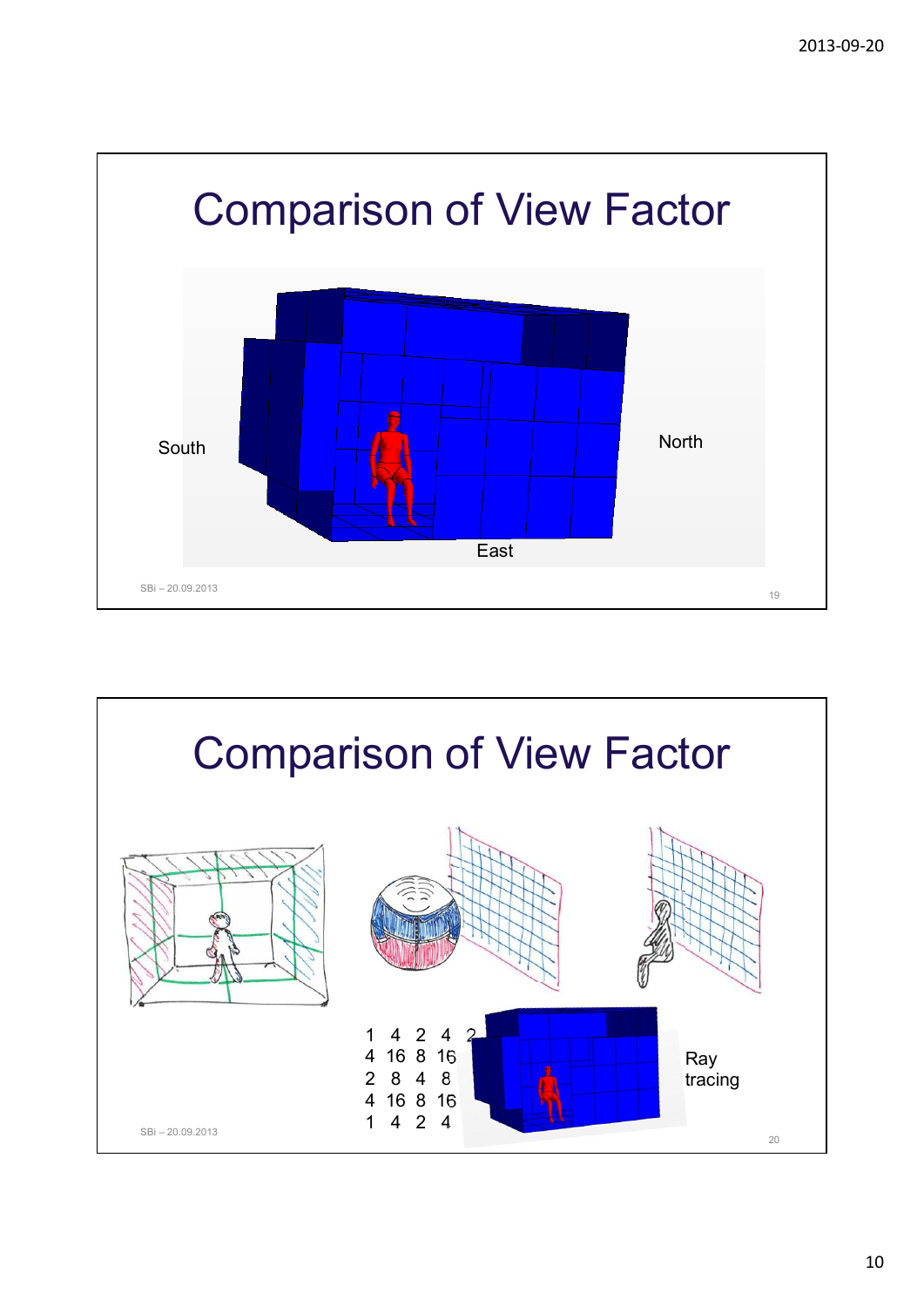

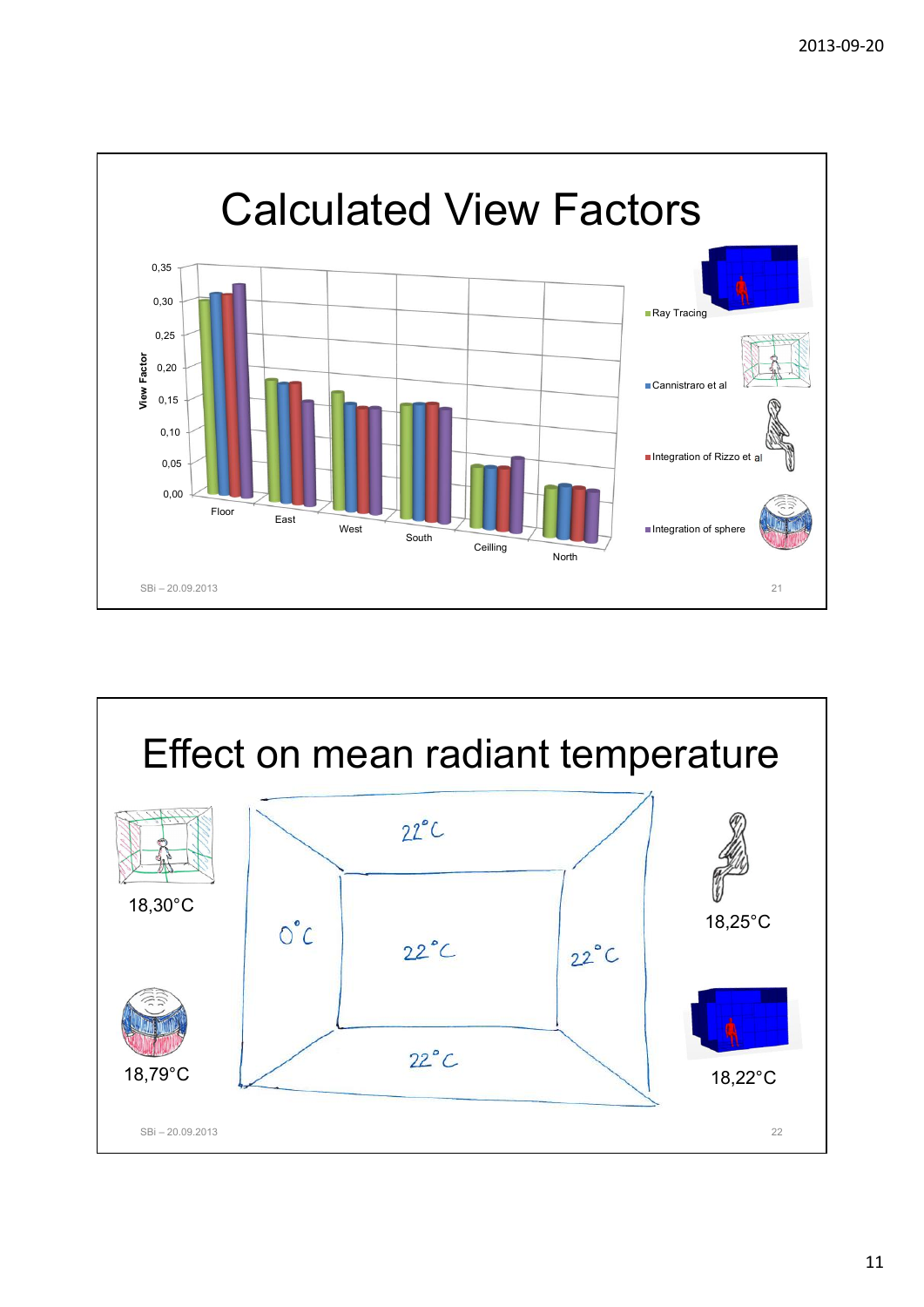## **Summary**

- Compared to Fanger's measurements, the best projected area factors are calculated with calculated with the most complex model
- The calculation time for projected area factor is very short
- The view factors calculated with a sphere, were different from the other
- Which of the that is best is hard to tell

SBi – 20.09.2013 23

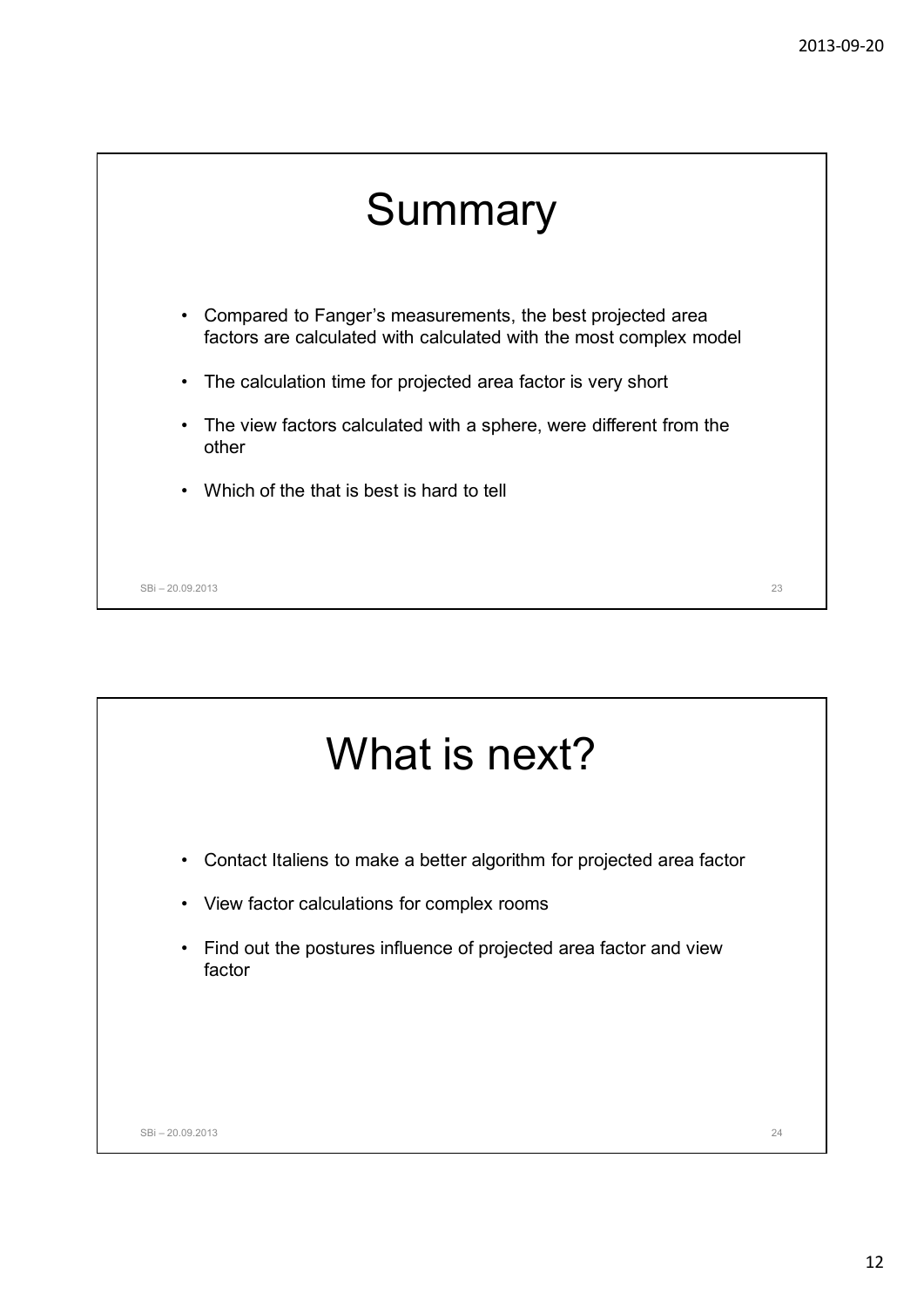